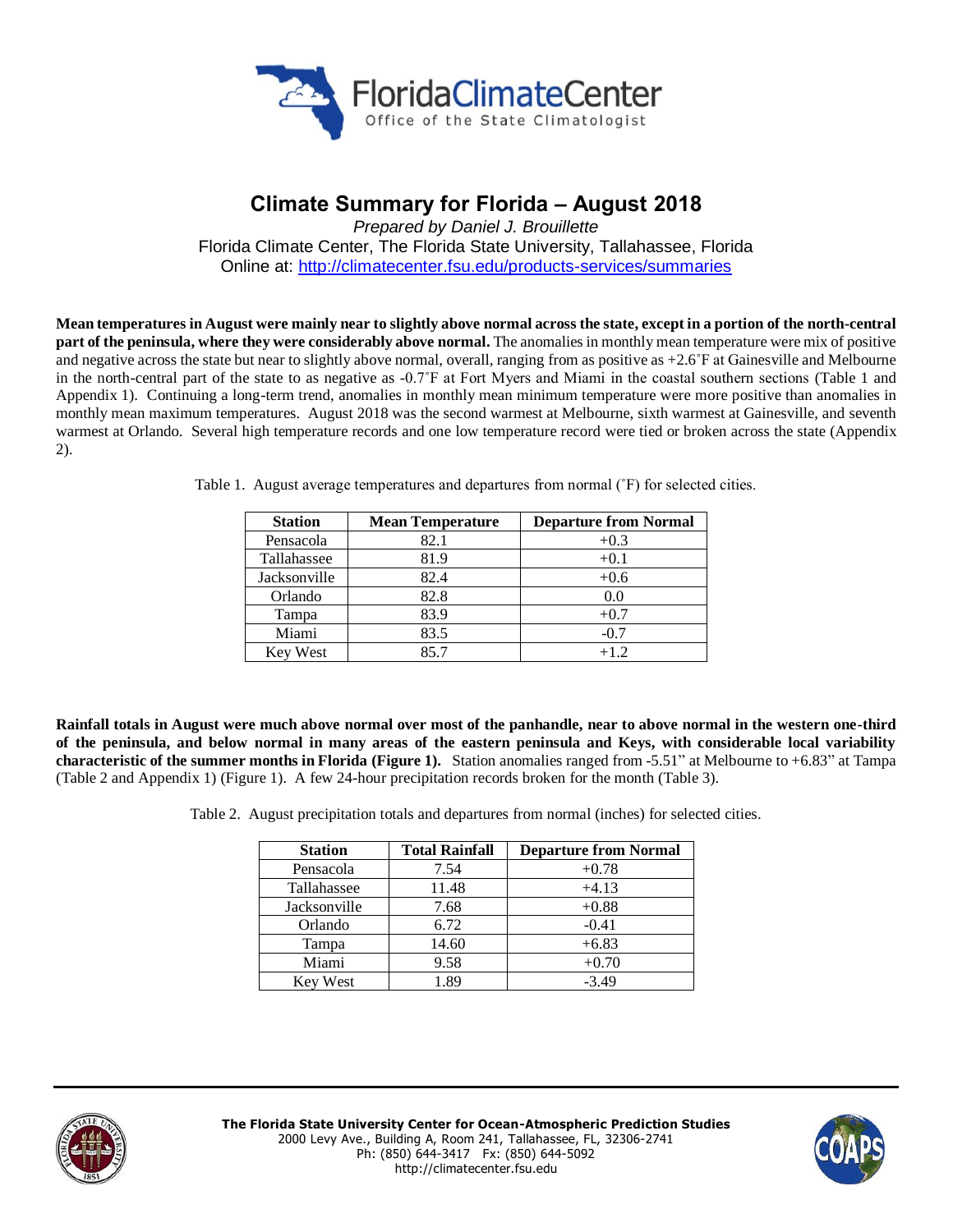| Date | Location    | <b>Record</b> | Last         |
|------|-------------|---------------|--------------|
| 25   | Tallahassee | 2.68          | 2.11 in 2008 |
| 23   | Gainesville | 3.73          | 3.45 in 1993 |
| 25   | Tampa       | 2.45          | 2.17 in 1939 |

Table 3. Select daily rainfall records (inches) broken during August. (Compiled from NOAA, NWS)

Figure 1. A graphical depiction of the monthly rainfall departure from normal (inches) for May is given in the figure below (courtesy of NOAA, NWS).



### **ENSO-neutral conditions are present in the Pacific, with El Niño favored to develop.**

Based on current data and forecast models, forecasters with the Climate Prediction Center (CPC) have issued an El Niño Watch. ENSOneutral conditions currently are present, with sea-surface temperatures (SST) near to above average across the equatorial Pacific Ocean. The chance of El Niño development during the climatological boreal autumn (from now through the end of November) is rated at near 60% and near 70% during the climatological boreal winter (December-January-February). The CPC seasonal outlook favors abovenormal temperatures and above-normal precipitation through September 2018. For the climatological autumn as a whole (through the end of November), there is equal probability of below-, near-, and above-normal temperatures and above-normal rainfall in Florida.

### **Hazardous Weather Events in August.**

According the Local Storm Reports (LSRs) issued by the local National Weather Service (NWS) offices serving Florida, 208 instances of hazardous weather were reported across the state in August 2018.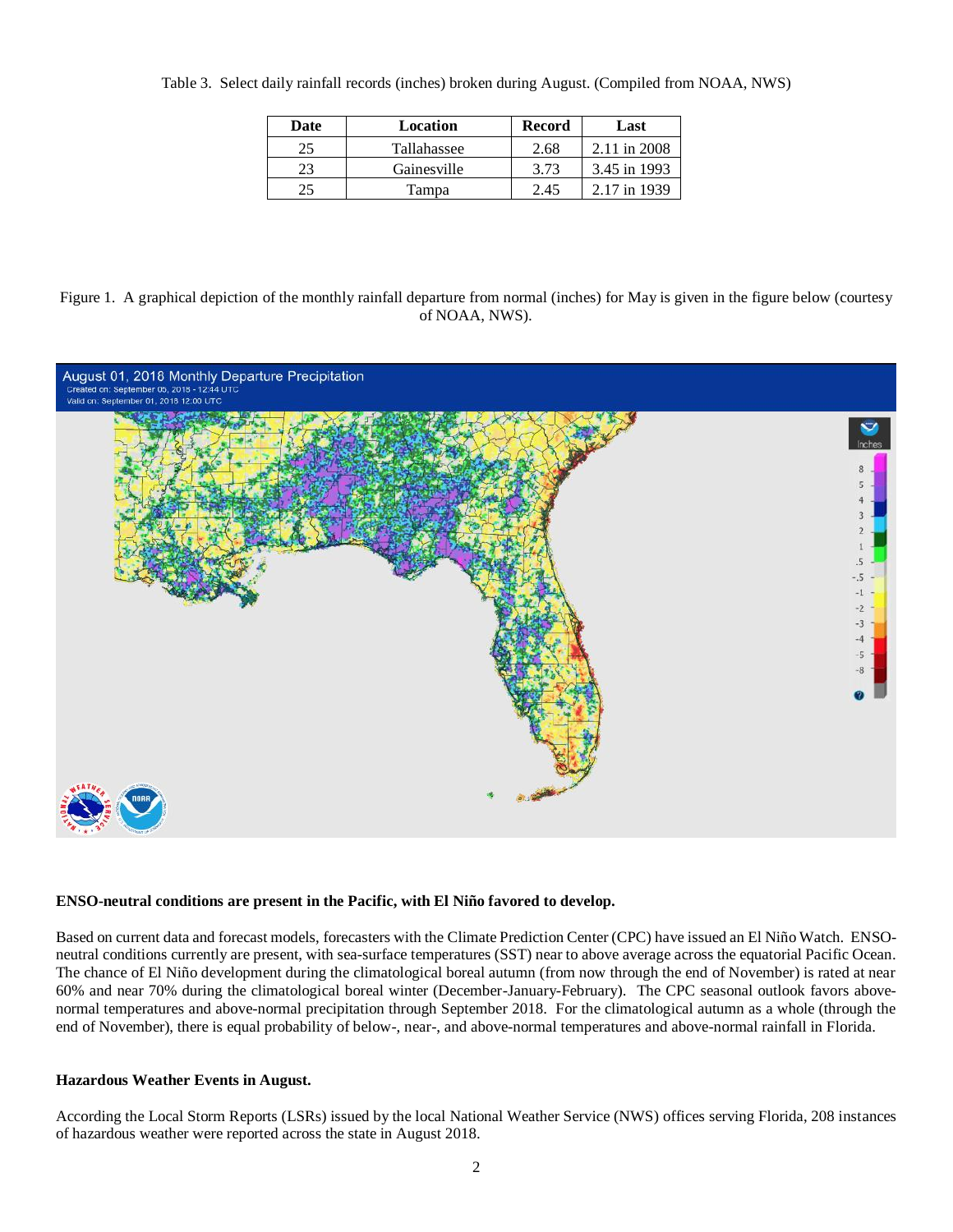Table 4. Breakdown of storm reports submitted in Florida during the month of August. (Compiled from Iowa State University/Iowa Environmental Mesonet.)

| <b>Report Type</b>                  | <b>Number of Reports</b> |
|-------------------------------------|--------------------------|
| <b>Storm Damage</b>                 | 47                       |
| <b>High Winds</b>                   | 95                       |
| Dense Fog                           |                          |
| Hail                                | 12                       |
| Tornadoes/Funnel Clouds/Waterspouts | 6                        |
| Heavy Rain                          | 29                       |
| Fire                                |                          |
| Flooding                            |                          |
| Lightning                           |                          |
| Heat                                |                          |
| Coastal Hazards/Rip Currents        |                          |

### **Drought-Related Impacts.**

At the end of August, according to the U.S. Drought Monitor, all of Florida was drought free, continuing conditions that have been present since the late spring. Western Escambia County, accounting for 0.26% of the state's land area, had abnormally dry conditions in the second half of the month, owing to rainfall deficits over the last 30 to 60 days.

As of 5 September, the Lake Okeechobee water level was at 14.65 ft. above sea level, which is above average for this time of the year.





#### **August 28, 2018** (Released Thursday, Aug. 30, 2018) Valid 8 a.m. EDT

|                                             | <b>Drought Conditions (Percent Area)</b> |         |         |         |         |                |
|---------------------------------------------|------------------------------------------|---------|---------|---------|---------|----------------|
|                                             | None                                     | $D0-D4$ | $D1-D4$ | $D2-D4$ | $D3-D4$ | D <sub>4</sub> |
| Current                                     | 99.74                                    | 0.26    | 0.00    | 0.00    | 0.00    | 0.00           |
| <b>Last Week</b><br>08-21-2018              | 99.37                                    | 0.63    | 0.00    | 0.00    | 0.00    | 0.00           |
| 3 Months Ago<br>05-29-2018                  | 100.00                                   | 0.00    | 0.00    | 0.00    | 0.00    | 0.00           |
| Start of<br>Calendar Year<br>01-02-2018     | 72.59                                    | 27.41   | 22.39   | 0.00    | 0.00    | 0.00           |
| Start of<br><b>Water Year</b><br>09-26-2017 | 100.00                                   | 0.00    | 0.00    | 0.00    | 0.00    | 0.00           |
| One Year Ago<br>08-29-2017                  | 99.43                                    | 0.57    | 0.00    | 0.00    | 0.00    | 0.00           |

Intensity:

D0 Abnormally Dry D1 Moderate Drought

D3 Extreme Drought г D4 Exceptional Drought

D2 Severe Drought

The Drought Monitor focuses on broad-scale conditions.<br>Local conditions may vary. See accompanying text summary<br>for forecast statements.

Author: Jessica Blunden NCEI/NOAA



http://droughtmonitor.unl.edu/